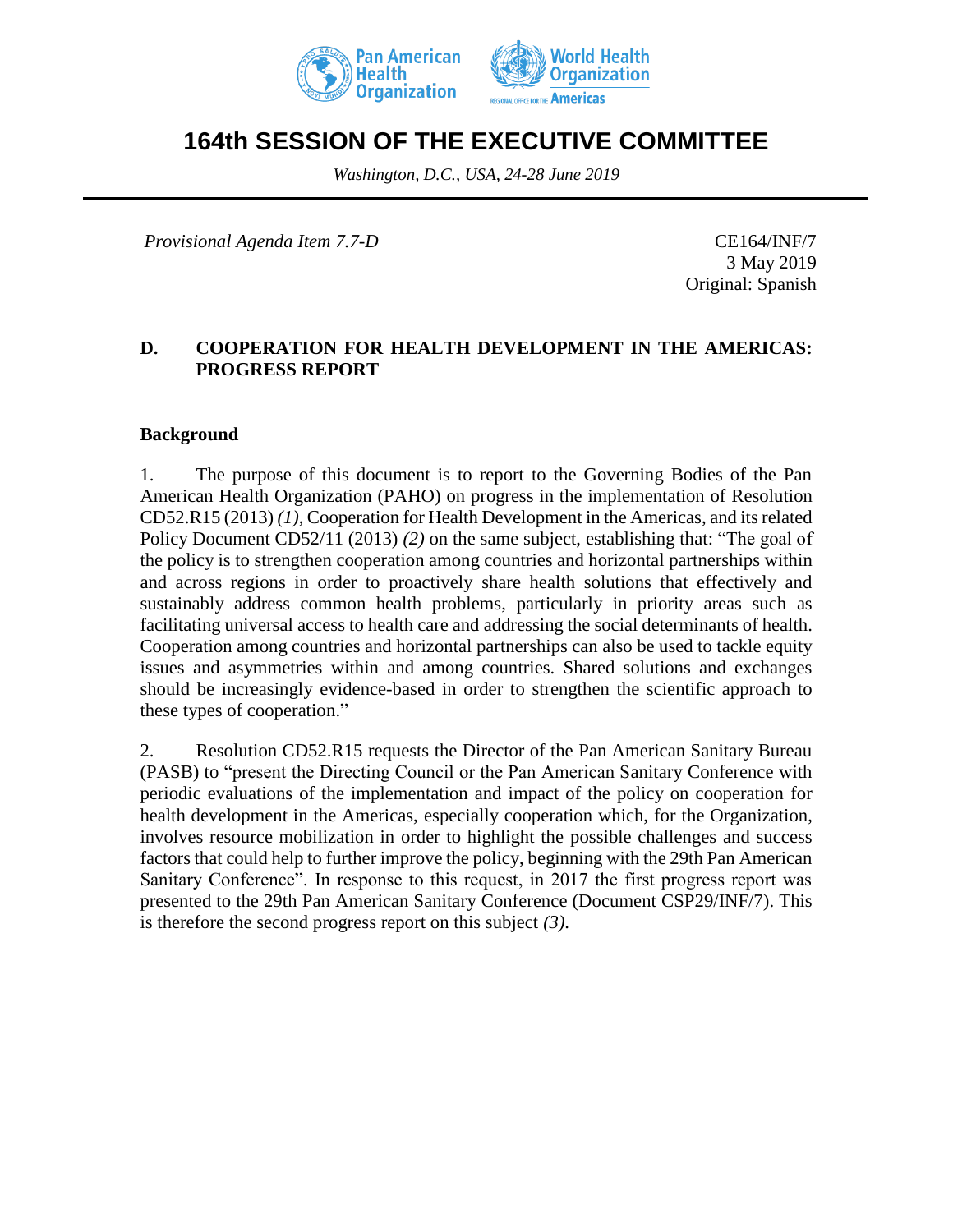## **Update on Progress Achieved**

3. To report on compliance with the mandate of the resolution and policy document on cooperation for health development in the Region of the Americas, this document has been structured around the policy's guidelines with respect to the Bureau's functions: *a)* convening and advocacy; *b)* brokering and knowledge-sharing; and *c)* building partnerships and mobilizing resources.<sup>1</sup>

## *Convening and advocacy*

4. The Office has continued to advocate for South-South and triangular cooperation in various international forums. These efforts were evidenced in the reports of the United Nations Secretary General to the General Assembly in 2017 and 2018, which recognized PAHO as an important partner for policy development and dialogue in this field *(4, 5)*.

5. In order to integrate the guidelines of the policy document into the day-to-day work of the Organization, cooperation among countries is a practice that has been institutionalized through its inclusion in strategic documents at the regional level (such as the Sustainable Health Agenda for the Americas 2018-2030) *(6)* and the global level (such as 13th General Programme of Work 2019-2023 of the World Health Organization [WHO]) *(7)*.

6. PAHO is part of the United Nations interinstitutional mechanism for South-South and triangular cooperation. This participation has been instrumental in ensuring health a prominent place on the global agenda of various events that address this issue, specifically the Global South-South Development Expo (2017 and 2018 events), the celebration of the United Nations Day for South-South Cooperation and, more recently, the second High-level United Nations Conference on South-South Cooperation in March 2019.

# *Brokering and knowledge-sharing*

7. To continue supporting Cooperation Among Countries for Health Development  $(CCHD),<sup>2</sup>$  and considering the opportunities and challenges that this type of cooperation implies, the Bureau has created a financing mechanism for projects promoting cooperation among countries, accompanied by procedural guides, project templates, and reporting and monitoring mechanisms. These materials have been made available to national counterparts and strategic partners through the PAHO website.

8. The financing mechanism for cooperation among countries has supported five projects, through which PAHO has facilitated exchanges among 26 Member States, six of which are key countries<sup>3</sup> and another 15 are members of the Caribbean Community (CARICOM). These exchanges address 30 outcomes and 11 program areas of the PAHO Strategic Plan 2014-2019 (Amended) *(8)*. Some of the achievements and results of

 $\overline{a}$ See paragraph 21 of CD52/11, which describes these functions in greater detail.

<sup>2</sup> See[: www.paho.org/cchd.](http://www.paho.org/cchd)

<sup>3</sup> The key countries are indicated in the PAHO Strategic Plan 2014-2019 (Amended) *(8)*.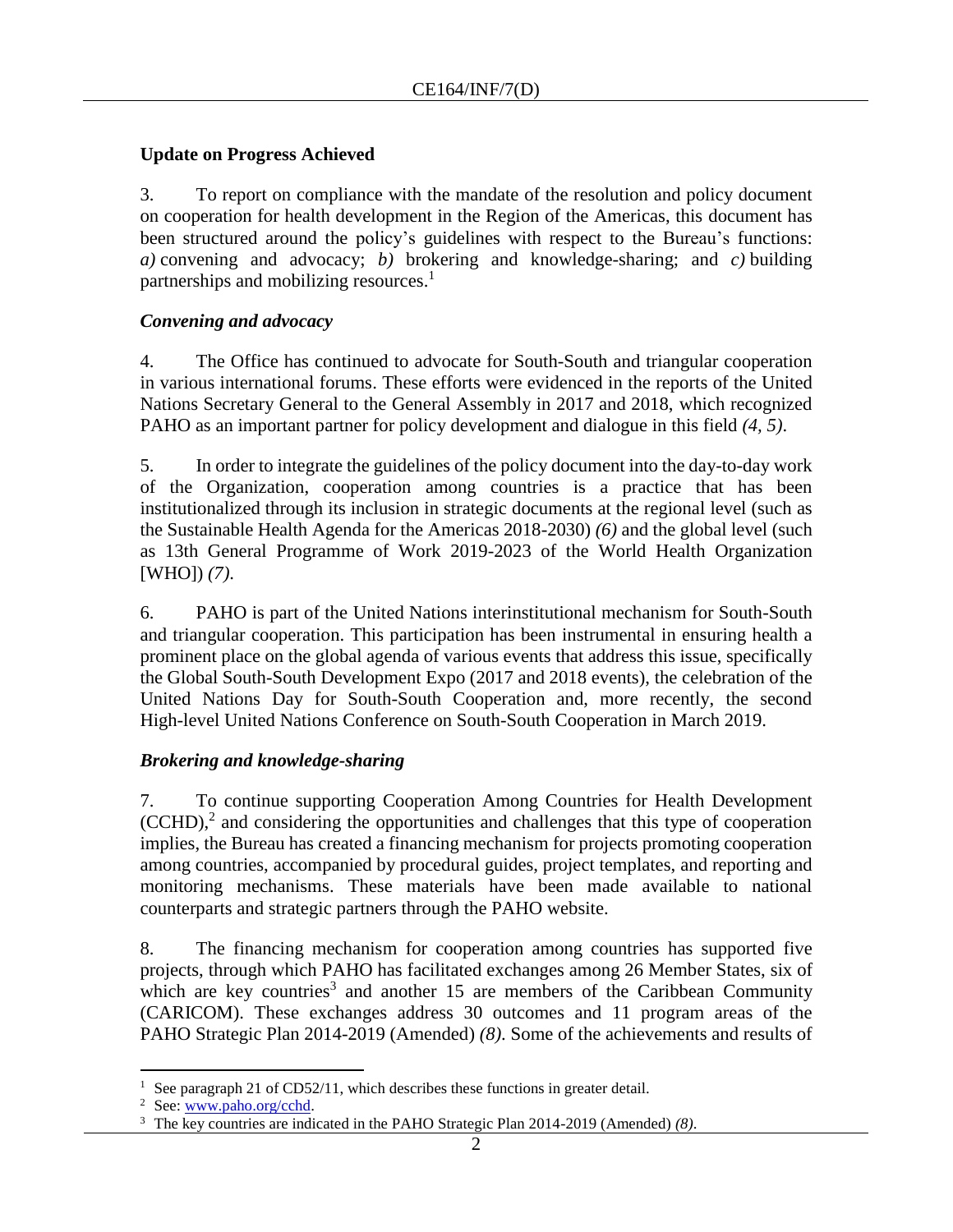three of the five projects under implementation for a period of more than one year are detailed below.

9. With regard to activities under the project entitled, "Toward Universal Health for the Population of the Chaco Region of South America", implemented in the period encompassed by the report (2017-2018), with the participation of Argentina, Bolivia, Brazil, and Paraguay, the following results were obtained:

- a) Potable water systems were installed in two hospitals, 17 rural communities, and 18 indigenous communities, benefitting 1,240 indigenous families and 1,475 rural families.
- b) Partnerships have been consolidated between health services and indigenous midwives. This has built trust and increased the number of prenatal visits, with an intercultural approach in which childbirth is attended by skilled personnel and indigenous midwives.
- c) Simulation exercises have been used to train local health workers in care for obstetric emergencies. Training has also been provided to workers in health services and emergency and urgent care centers, in order to reduce response times in obstetric emergencies.
- d) In general, there is a slight downward trend in maternal mortality in the priority municipalities. There are differences between countries and between municipalities where the situation is critical, such as Tartagal in Argentina, Villamontes in Bolivia, and Teniente Irala Fernández in Paraguay.
- e) Community seed banks and women's savings clubs were created in two municipalities in Paraguay, with support from the joint program for nutrition and food security. Also, several people were trained in the preparation of food with high nutritional value, and organizational capacity was created for the community to monitor the work.
- f) In Argentina, a nutritional health program is being implemented in communities within a primary health care framework, benefitting rural communities in the two priority departments of the project.

10. The following interim results have been obtained from the project entitled "Advancing public health policies to address overweight and obesity in Chile and the Caribbean Community", currently in implementation (2017-2019):

- a) The CROSQ Council adopted a recommendation to revise the 2010 CARICOM Regional Standard "Specification for labelling of pre-packaged foods" in order to integrate front-of-package labeling specifications and develop a separate standard for nutritional labeling. The Council also endorsed a process and timeline to do so, currently underway with support from the CCHD project.
- b) A generic research protocol on front-of-package labeling has been developed and is being implemented in Suriname and Jamaica.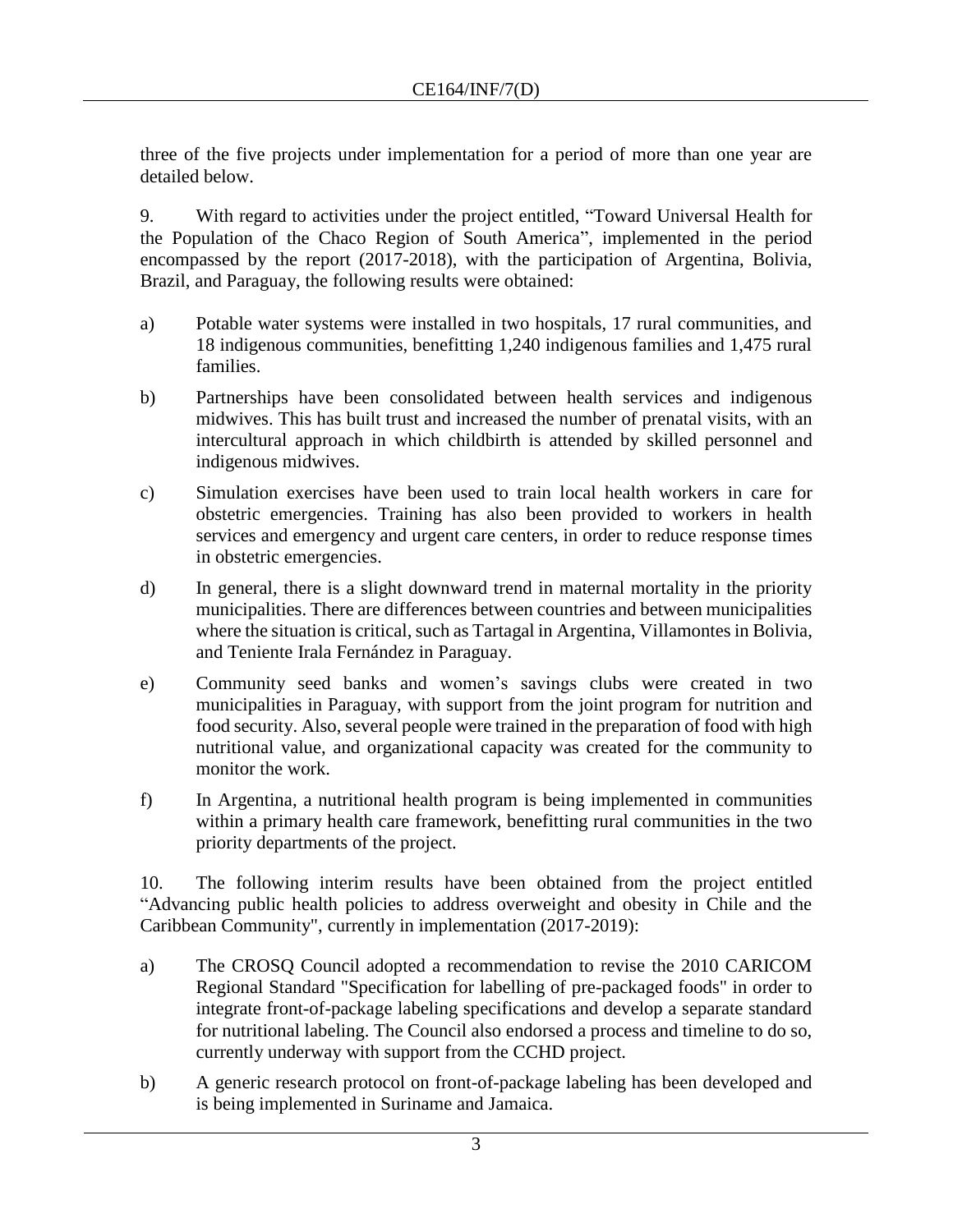- c) An exchange of experiences between Chile and the Caribbean was carried out. The objective of this activity was to gain a better understanding of the Chilean legislation, as well as the processes and key stakeholders for its development and implementation. This involved the participation of a Caribbean delegation comprised of the Caribbean Public Health Agency (CARPHA), Caribbean Law Institue Center (CLIC), Council for Trade and Economic Development (COTED), CARICOM Regional Organisation for Standards and Quality (CROSQ), CARICOM, University of the West Indies, and a representative from Suriname.
- d) High-level advocacy and support was noted during the 33rd and 34th Council for Human and Social Development (COHSOD) in September 2017 and 2018, respectively. A progress report was presented at the meeting of chief medical officers in June 2018, and convened a side-event during the 29th Pan American Sanitary Conference.
- e) The "Toolkit to support front-of-package labeling regulations" is currently under development and supported by the Global Health Advocacy Incubator (GHAI). The toolkit was approved by PAHO's publication committee and the peer review process was completed during August-October 2018. PAHO is conducting a final review and the toolkit is expected to be made available during the second semester of 2019.
- f) Healthy Caribbean Coalition (HCC) training on strategic policy advocacy involved 10 CSOs from selected Caribbean countries, and was planned and implemented in collaboration with Vital Strategies and GHAI. As a result, HCC was invited to submit a grant proposal to GHAI to support regional advocacy efforts focusing on nutrition policies, including front-of-package labeling.
- g) Front-of-package labeling was one of three policies included in HCC's Childhood Obesity Prevention Call To Action, aimed at mobilizing the public to call on Caribbean Heads of Government to enact priority policies for taxes on sugarsweetened beverages, a ban on the sale of unhealthy food in schools, and front-ofpackage labeling.

11. The following interim results have been obtained from the project entitled "Improving maternal and child health on the northern border of the Dominican Republic and Haiti", currently in implementation (2018-2020):

- a) It has been possible to establish a baseline and make headway in terms of following maternal and neonatal treatment protocols in 12 hospitals of the region.
- b) There have been significant advances in the activities, mainly in terms of training health services staff (maternal and neonatal treatment protocols to help mothers survive preeclampsia at the first level of care, and community IMCI); procurement of equipment to strengthen information systems, including the perinatal information system; and preparation of proposals for community intervention, with a baseline set in the municipalities of Dajabón and Restauración.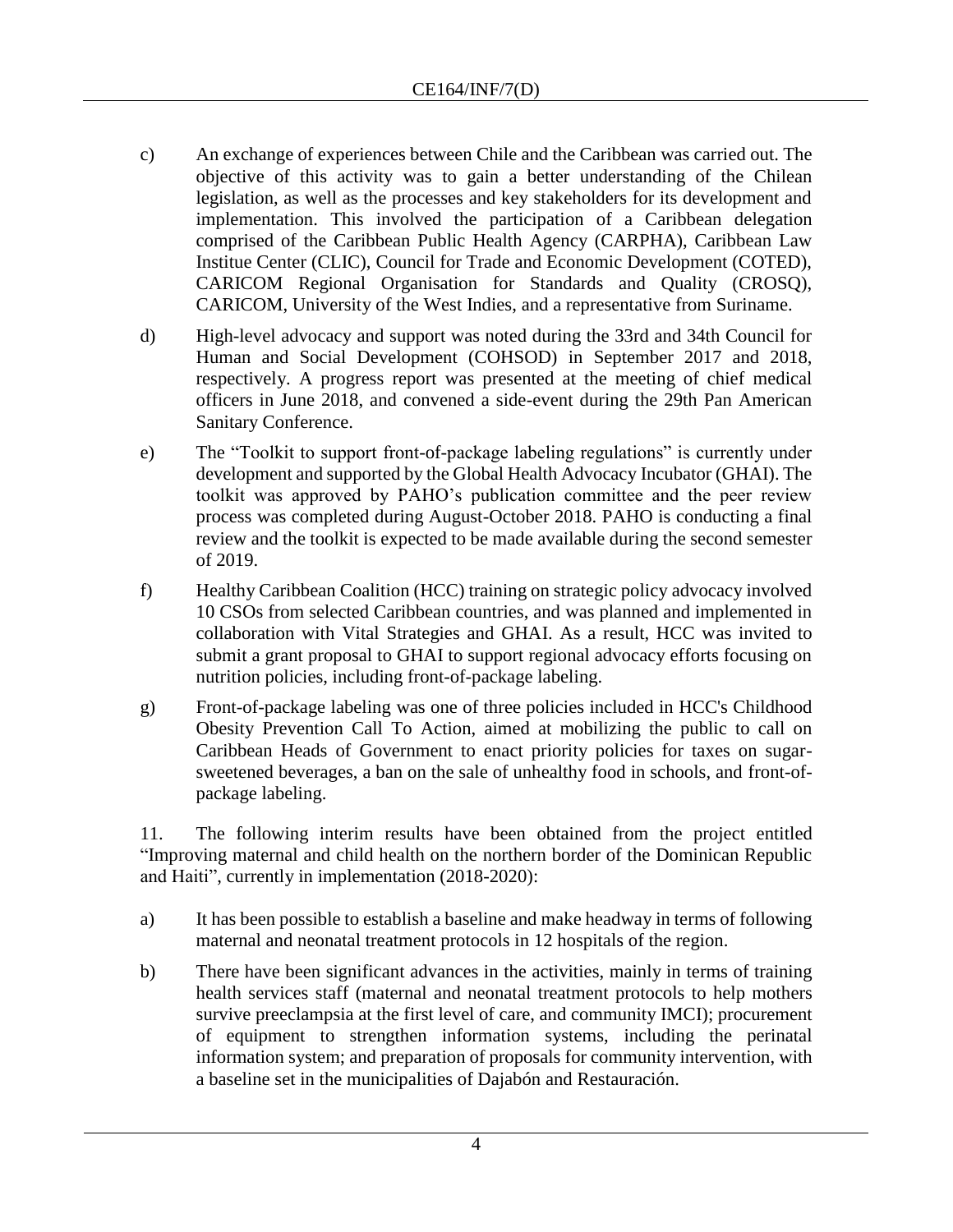- c) There has been a reduction in early pregnancy, dropping form six cases in the first quarter of 2018 to two cases in the first quarter of 2019. Maternal deaths were not reported in the hospital during the same period.
- d) There is increased access to sexual and reproductive health services and to quality care for mothers, newborns, children, and adolescents in the communities selected for the project.
- e) There has been an increase in the number of pregnant women attended at medical facilities, in particular for prenatal care. For example, in the first quarter of 2018, 363 women had an initial prenatal consultation. This number increased to 412 in the first quarter of 2019. The number of institutional deliveries also increased in the same period, from 147 to 190. The capacity of health facilities has increased all along the border with the Dominican Republic in order to provide quality care that meets women's needs in sexual and reproductive health, as well as maternal, neonatal, and child health.

12. The Bureau has also compiled information on initiatives for cooperation among countries in which PAHO has been directly involved. A total of 109 such initiatives were identified as "completed" and "ongoing" in 2017 and 2018, and 30 were in the "planning" phase. An analysis of the initiatives in the "completed" and "ongoing" categories reveals the following:

- a) Most of these initiatives fall under category 4 and category 1 of the PAHO Strategic Plan (health systems, 27%; and communicable diseases, 26%), followed by category 2 (noncommunicable diseases and risk factors, 23%) and category 3 (determinants of health and promoting health throughout the life course, 20%).
- b) South America accounts for 45% of the initiatives and the Caribbean and Central America, 28% and 19%, respectively. The remaining 8% correspond to North America and initiatives with other WHO regions.
- c) Concerning the 2030 Agenda for Sustainable Development, the initiatives for cooperation among countries contribute to the achievement of 15 of the 17 Sustainable Development Goals (there are no initiatives related to Goals 14 and 15). The vast majority of the initiatives (64%) are related to Goal 3 (Ensure healthy lives and promote well-being for all at all ages), followed by Goal 1 (End poverty in all its forms everywhere) and Goal 10 (Reduce inequality within and among countries), with 8% and 4%, respectively *(9).*

13. It should also be mentioned that PAHO's experiences with cooperation among countries have been published in several documents with worldwide circulation, including Volume 2 of *Good Practices in South-South and Triangular Cooperation for Sustainable Development (10)*, published by the United Nations Office for South-South Cooperation; the document *Cooperación Argentina* [Argentine Cooperation] *(11),* published by the Ministry of Foreign Affairs and Worship of the Argentine Republic; and *Promoting health through South-South and triangular cooperation: selected WHO country case studies (12)*, published by WHO.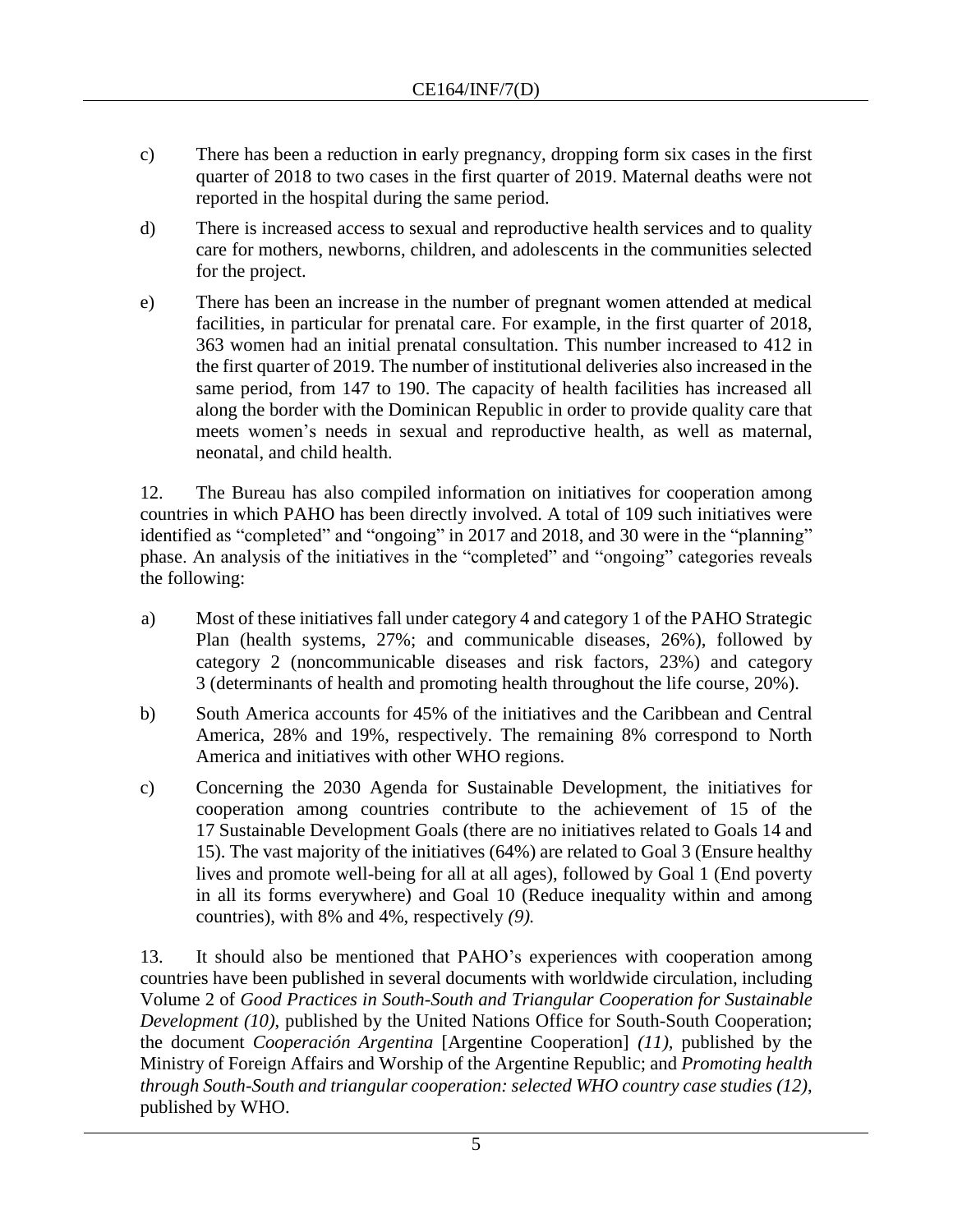## *Building partnerships and mobilizing resources*

14. To advance compliance with the mandate of the Governing Bodies and the Member States, the Bureau has created a Virtual Community of Practice for the international relations offices of ministries of health $4$  to facilitate exchanges between national counterparts and the dissemination of programs for capacity building.

15. In the period 2017-2018, PAHO allocated US\$ 1.9 million<sup>5</sup> for this cooperation modality and mobilized \$1.2 million in in-kind contributions from the Member States through the financing mechanism for cooperation among countries.

16. To strengthen partnerships with strategic actors in South-South and triangular cooperation, PAHO has continued to work with the Ibero-American General Secretariat. This work has resulted in the publication of the report *La cooperación Sur-Sur y triangular en el sector de la Salud en Iberoamérica (13)*.

17. PAHO also continues to work closely with the United Nations Office for South-South Cooperation, especially in the consultations for the design and construction of the South-South Galaxy platform, <sup>6</sup> which will help broaden the dissemination of good practices and lessons learned in cooperation among countries.

## **Action Necessary to Improve the Situation**

18. PAHO will continue to work closely with international cooperation agencies, regional integration mechanisms, and the rest of its partners in promoting cooperation among countries for health development.

19. The Bureau will continue its efforts to disseminate good practices and lessons learned in cooperation among countries and provide continuity for the reporting, documentation, and analysis of cooperation among countries and its impact on health development.

20. It will continue to support cooperation among countries on cross-cutting issues (gender, equity, human rights and ethnicity) and with the key countries (Bolivia, Guatemala, Guyana, Haiti, Honduras, Nicaragua, Paraguay, and Suriname) and populations in conditions of vulnerability (for example, children, adolescents, and women).

## **Action by the Executive Committee**

21. The Executive Committee is invited to take note of this report and offer any recommendations it deems pertinent.

 $\overline{a}$ 

<sup>4</sup> This can be accessed at: [http://www.paho.org/oris.](http://www.paho.org/oris)

<sup>5</sup> Unless otherwise indicated, all monetary figures in this report are expressed in United States dollars.

<sup>&</sup>lt;sup>6</sup> For more information, visit: http://www.unsouthsouth-galaxy.org.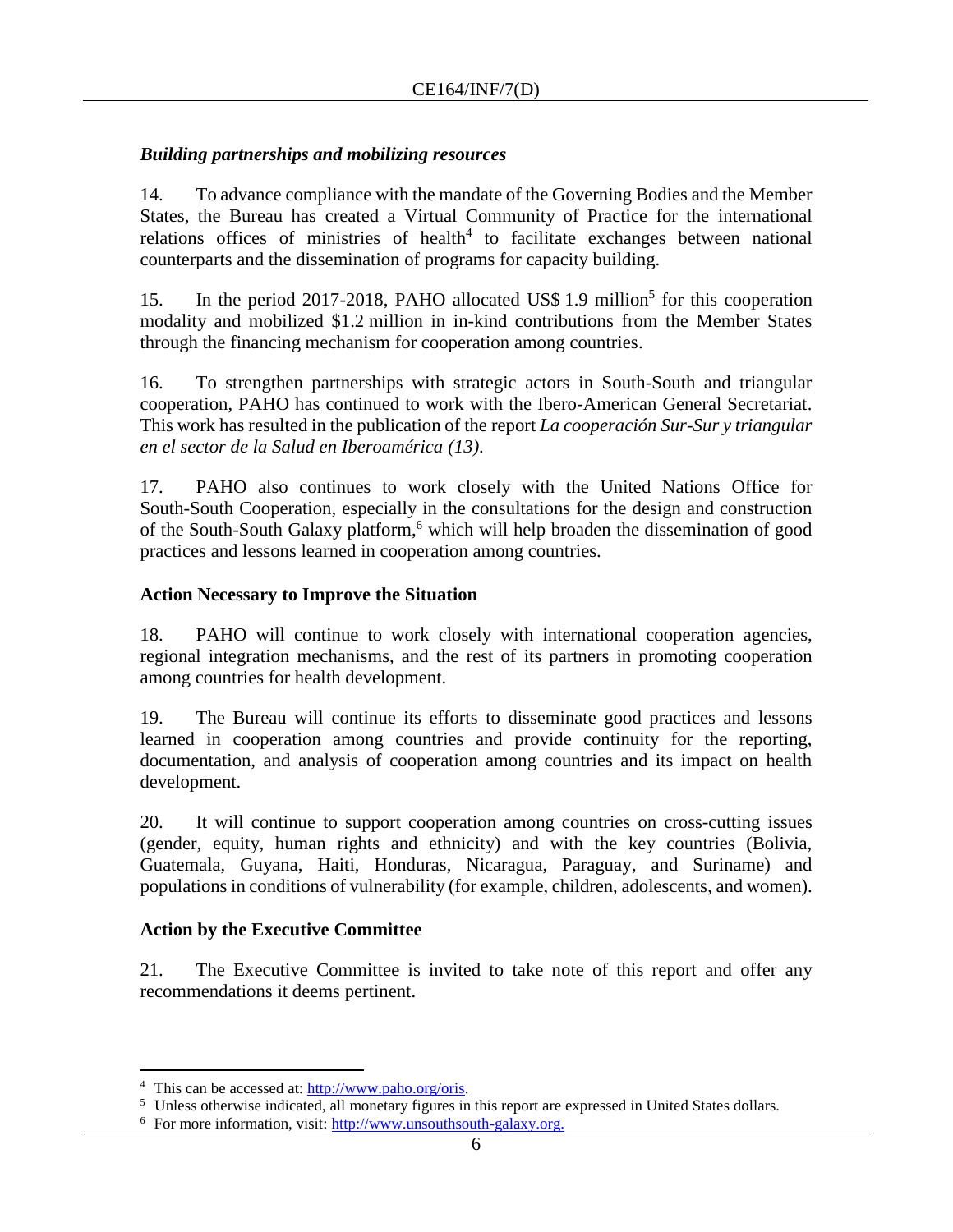# **References**

- 1. Pan American Health Organization. Cooperation for Health Development in the Americas [Internet]. 52nd Directing Council of PAHO, 65th Session of the Regional Committee; 2013 Sep 30-Oct 4; Washington, DC. Washington: PAHO; 2013 (Resolution CD52.R15) [cited 2017 Apr 11]. Available from: [http://iris.paho.org/xmlui/handle/123456789/4443.](http://iris.paho.org/xmlui/handle/123456789/4443)
- 2. Pan American Health Organization. Cooperation for Health Development in the Americas [Internet]. 52nd Directing Council of PAHO, 65th Session of the Regional Committee; 2013 Sep 30-Oct 4; Washington, DC. Washington: PAHO; 2013 (Document CD52/11) [cited 2017 Apr 11]. Available from: [http://iris.paho.org/xmlui/handle/123456789/4404.](http://iris.paho.org/xmlui/handle/123456789/4404)
- 3. Pan American Health Organization. Progress Reports on Technical Matters [Internet]. 29th Pan American Sanitary Conference, 69th Session of the Regional Committee of WHO for the Americas; 2015 Sep 25-29; Washington, DC. Washington: PAHO; 2017 (Document CSP29/INF/7) [cited 2017 Apr 11]. Available from: [http://iris.paho.org/xmlui/handle/123456789/34430.](http://iris.paho.org/xmlui/handle/123456789/34430)
- 4. United Nations. State of South-South Cooperation. Report of the Secretary-General [Internet]. Seventy-second session of the United Nations General Assembly; 2017 Sep 13–2018 Sep 17; New York, NY. New York: United Nations; 2017 (Document A/72/297) [cited 2019 Apr 22]. Available from: [https://undocs.org/A/72/297.](https://undocs.org/A/72/297)
- 5. United Nations. State of South-South Cooperation. Report of the Secretary-General [Internet]. Seventy-third session of the United Nations General Assembly; 2018 Sep 19–2019 Sep 16; New York, NY. New York: United Nations; 2018 (Document A/73/321) [cited 2019 Apr 22]. Available from: [https://undocs.org/en/A/73/321.](https://undocs.org/en/A/73/321)
- 6. Pan American Health Organization. Sustainable Health Agenda for the Americas 2018-2030 [Internet]. 29th Pan American Sanitary Conference, 69th Session of the Regional Committee of WHO for the Americas; 2017 Sep 25-29; Washington, DC. Washington: PAHO; 2017 (Document CSP29/6, Rev. 3) [cited 2019 Apr 25]. Available from:

[https://www.paho.org/hq/index.php?option=com\\_docman&view=download&categor](https://www.paho.org/hq/index.php?option=com_docman&view=download&category_slug=29-en-9249&alias=41946-csp29-6-e-946&Itemid=270&lang=en) [y\\_slug=29-en-9249&alias=41946-csp29-6-e-946&Itemid=270&lang=en.](https://www.paho.org/hq/index.php?option=com_docman&view=download&category_slug=29-en-9249&alias=41946-csp29-6-e-946&Itemid=270&lang=en)

7. World Health Organization. Draft thirteenth general programme of work 2019-2023. Report by the Director-General. Seventy-first World Health Assembly; 2018 May 21-26; Geneva (Switzerland). Geneva: WHO; 2018 (Document A71/4) [cited 2019 Apr 25]. Available from: [https://apps.who.int/gb/ebwha/pdf\\_files/WHA71/A71\\_4-en.pdf.](https://apps.who.int/gb/ebwha/pdf_files/WHA71/A71_4-en.pdf)